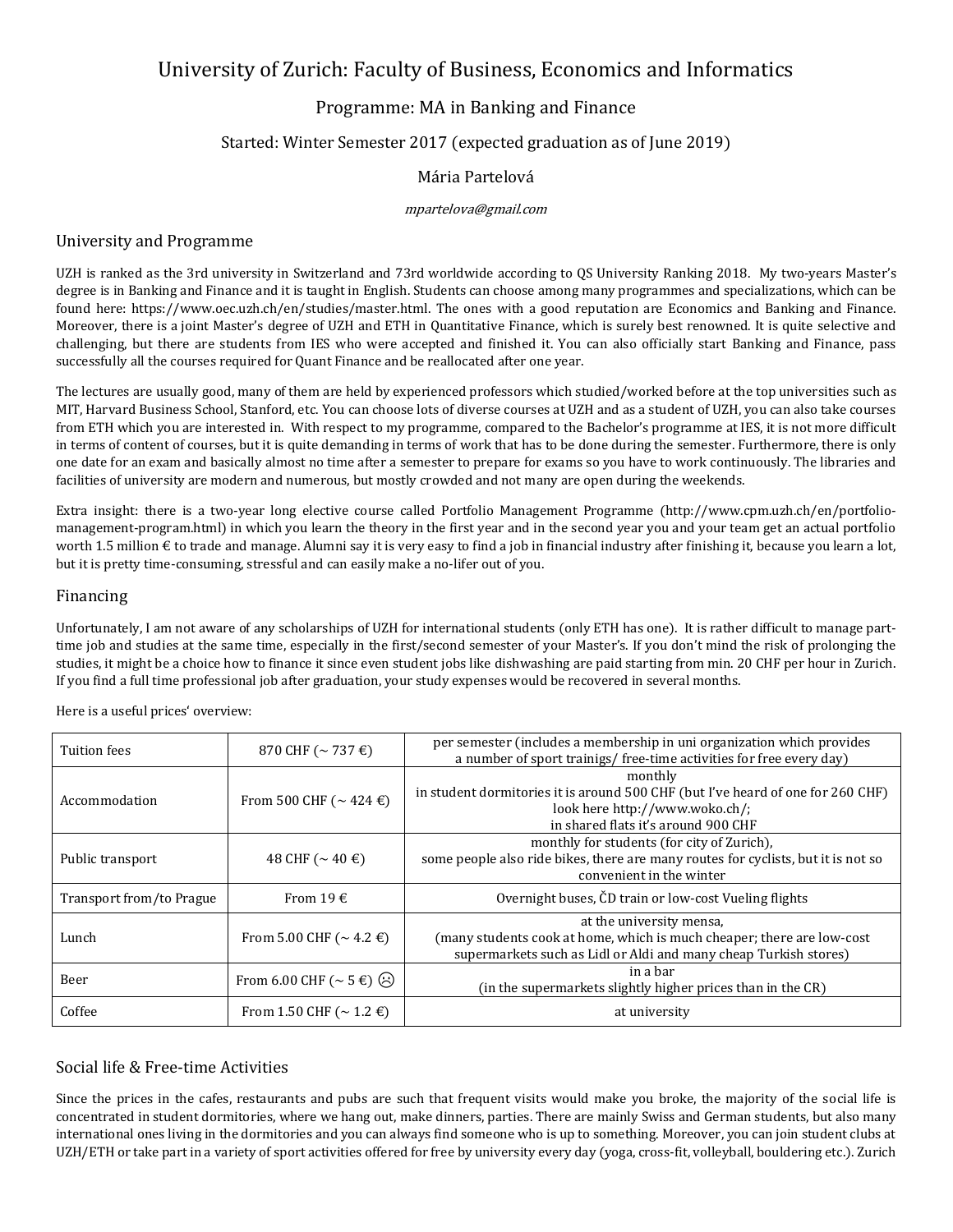as a town is not that big (360 000 inhabitants), but it is beautiful with its picturesque lake and surroundings where you can take some easy hikes. It is also a great starting point for any trips within Switzerland and it is 1 hour drive from Germany, which is popular mainly for shopping due to lower prices.

## Overall impression

I find the city and surroundings beautiful and the university quite good while the tuition fees are much lower than for example in the UK. One has many opportunities on which courses to take including the ones from ETH and there are some truly great lecturers both at UZH and ETH. However, I find some of the compulsory courses in my programme not so useful and quite time demanding, so it is difficult to do all the electives that you are interested in besides that or to work part-time. Moreover, many things are not affordable for students, so sometimes you need to skip activities you would otherwise do at home. But there are also some student discounts and majority of the international students are in the same situation as you are, so they'll share the compassion. With regards to my programme, I still can't tell with certainty if it pays off compared to staying at IES to be honest. (I can update this, when I will get a job, hopefully. :D) One sure thing is that if you find a job in Zurich, your investment will be paid back in several months. And if you are a quant type of person and you truly enjoyed Mathematics courses at IES, I would definitely say that the UZH/ETH Quantitative Finance programme is a perfect fit and worth it.

Find a few photos on the following page and in case you have any further questions, feel free to drop me an e-mail on [mpartelova@gmail.com.](mailto:mpartelova@gmail.com) :)